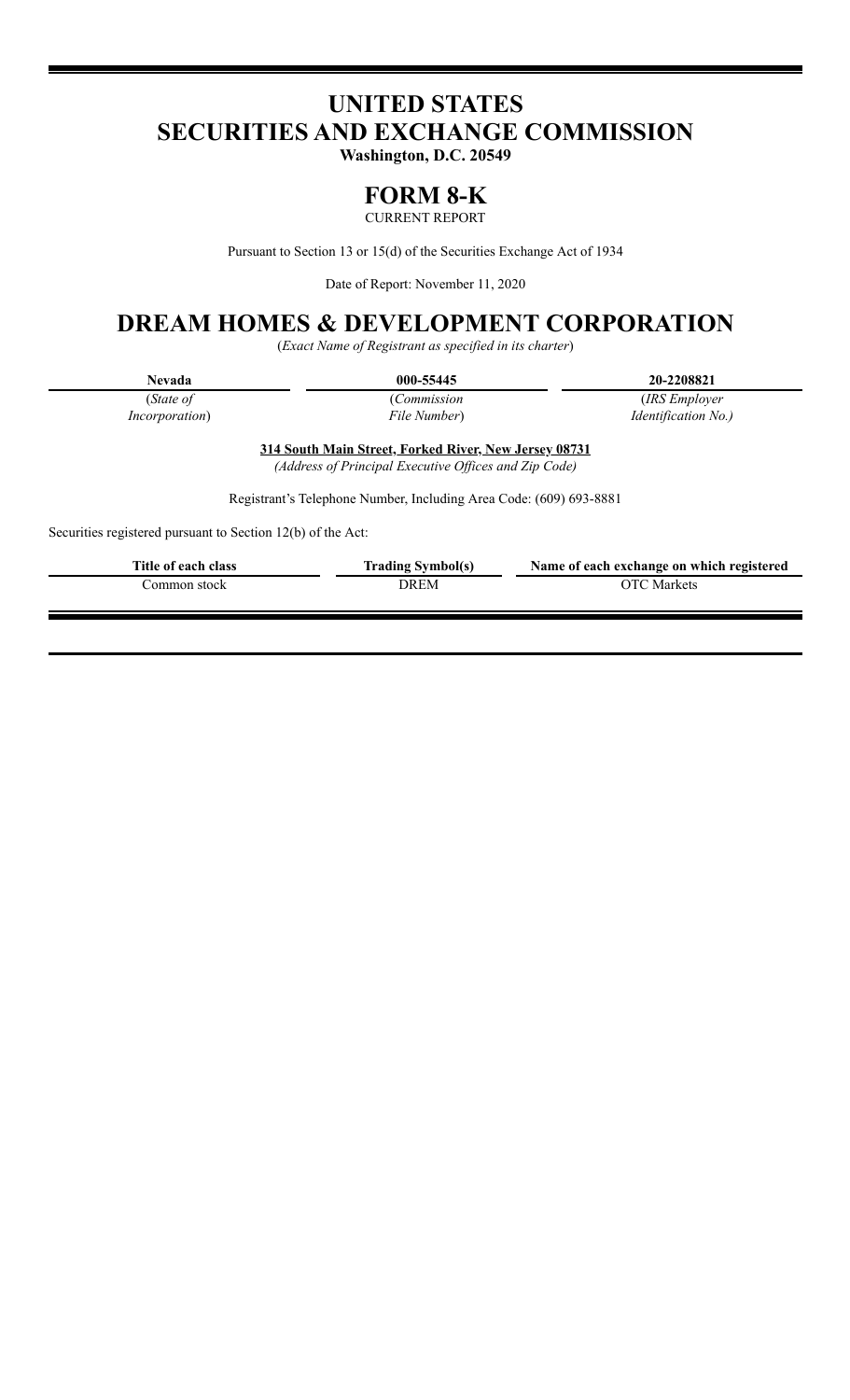#### **ITEM 8.01 OTHER EVENTS**

On November 11, 2020, the Company determined that it will not be able to file its Form 10-Q for the quarter ended September 30, 2020 on time as a result of factors relating to the COVID-19 pandemic and the steps taken by states to seek to reduce the spread of the virus by either requesting or requiring businesses to close or work remotely. As a result, the Company's accounting staff and the staff of the independent auditors are not able to complete the audit in a timely manner in order to file the Form 10-Q by the required date, after giving effect to the extension permitted by Section 12b-25. The Company is filing this report on Form 8-K to report that it will rely on the exemption from timely filing provided by the SEC in Release No. 34-88318, dated March 4, 2020 (the "Release"). The Company anticipates that it will file the Form 10-Q no later than November 21, 2020 (5 days after the original due date). This report on Form 8-K replaces the Form 12b-25, which, as provided in the Release, is not required to be filed.

In reliance on the aforementioned SEC order, the Company intends to include the following risk factor in its 2020 Annual Report on Form 10-K:

#### "Our business operations have been and may continue to be materially and adversely affected by the outbreak of the novel *respiratory illness coronavirus ("COVID-19").*

On March 11, 2020, the World Health Organization declared the outbreak of the novel respiratory illness COVID-19 a pandemic. The new strain of COVID-19 is considered to be highly contagious and poses a serious public health threat. The outbreak of COVID-19 emerged in China, where many of the Company's material suppliers are located.

Any outbreak of such epidemic illness or other adverse public health developments may materially and adversely affect the global economy, our markets and our business. A prolonged disruption or any further unforeseen delay in our operations of the manufacturing, delivery and assembly process within any of our market areas could continue to result in delays in the delivery of products and services to our customers, increased costs and reduced revenue.

We cannot foresee whether the outbreak of COVID-19 will be effectively contained, nor can we predict the severity and duration of its impact. If the outbreak of COVID-19 is not effectively and timely controlled, our business operations and financial condition may be materially and adversely affected as a result of the deteriorating market outlook, the slowdown in regional and national economic growth, weakened liquidity and financial condition of our customers or other factors that we cannot foresee. Any of these factors and other factors beyond our control could have an adverse effect on the overall business environment, cause uncertainties in the regions where we conduct business, cause our business to suffer in ways that we cannot predict and materially and adversely impact our business, financial condition and results of operations."

#### **Company Contacts:**

Dream Homes & Development Corp. Vincent Simonelli, President & CEO Office: (609) 693-8881 Email: vince@dreamhomesltd.com

#### **Investor Relations:**

Green Chip IR Attn: Matt Chipman Office: (818) 923-5302 Email: matt@greenchipir.com